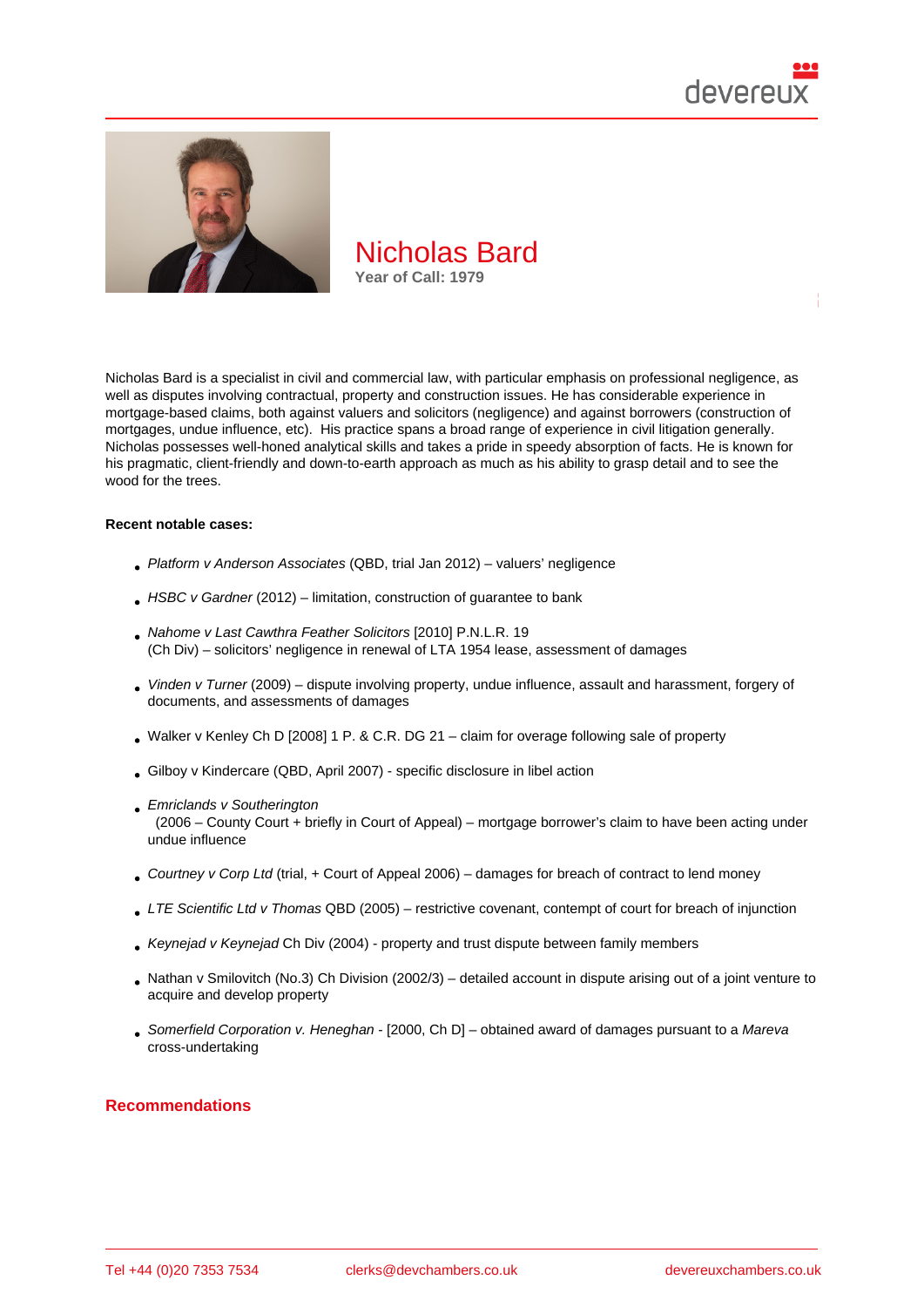Deep knowledge of law within his stated practice areas. He delivers an exceptional high quality of service both on paper and in Court. Very user friendly, much liked by clients. - Stephen Chadwick, Associate, Browne Jacobson LLP

# Professional Negligence

Particularly in relation to mortgage loans (solicitors and valuers), and associated transactions; solicitors and barristers generally (including conduct of litigation); surveyors, architects, engineers, insurance brokers and some accountants. Some disciplinary work (solicitors and barristers).

#### Commercial Litigation and Disputes

Property

Mortgage loans (including possession, undue influence), landlord and tenant, boundary disputes and easements

Building & Construction

Litigation and arbitration work including commercial and residential projects

#### Defamation

Some 14 years as panel libel reader for The Observer; some libel and slander disputes and litigation, including jury trial.

#### Insurance & Reinsurance

Predominantly claimants' work in insurance claims, including property damage and loss of business cover. Includes professional negligence claims against insurance brokers.

### **Partnership**

General disputes, including those between professional (solicitors, doctors) – construction of agreements; breaches of duty; damages and accounts.

### Commercial Litigation

Including civil litigation, general contractual and tort disputes, which have included sale of goods (and machinery), guarantees, insurance claims, funding of legal disputes, enforcement of foreign judgments, assault and harassment. Emergency remedies, including freezing and search orders.

### Additional Information

Nicholas has provided seminars on:

- Choice of jurisdiction clauses in international contracts, at the Brussels Convention
- Malicious falsehood/trade libel